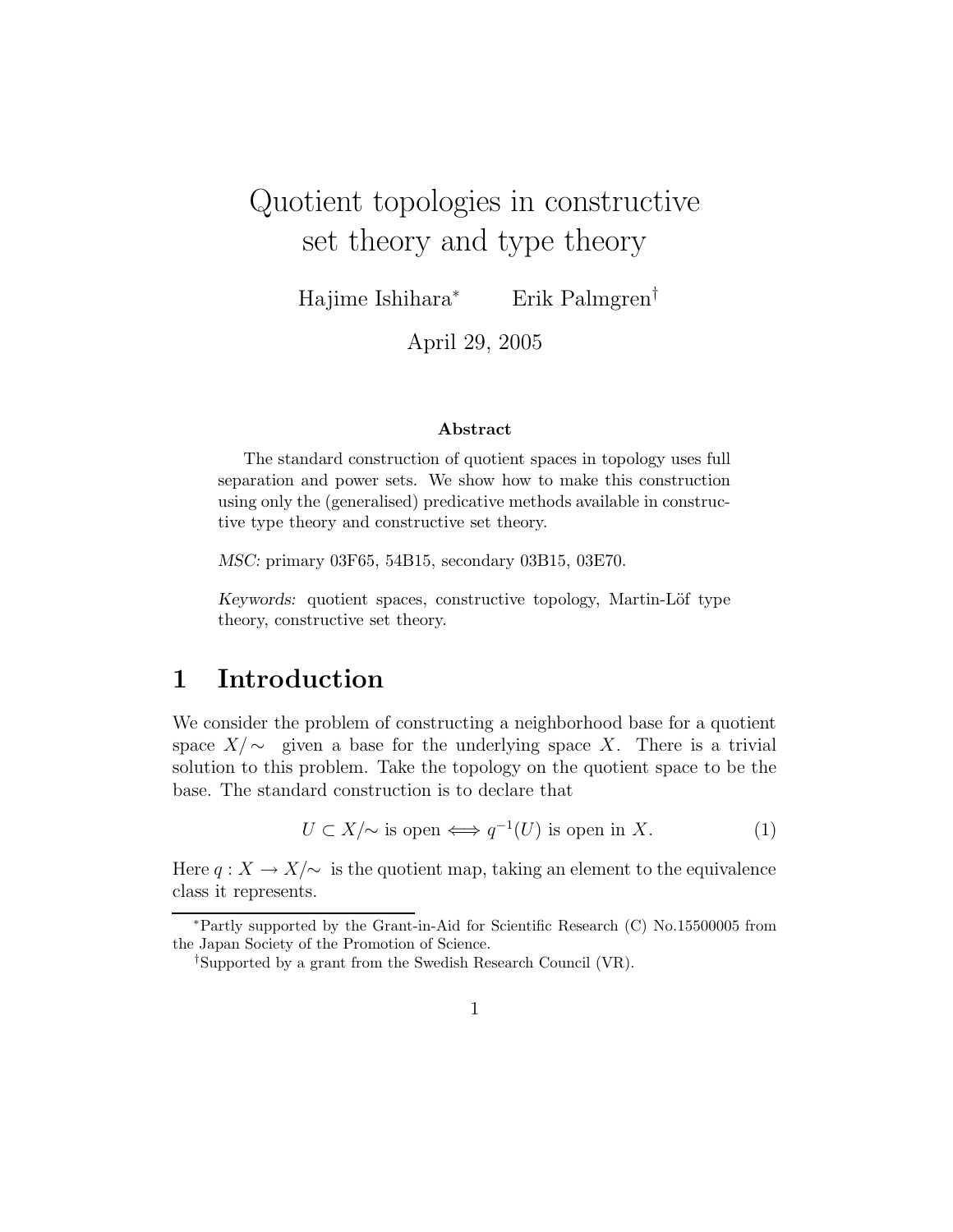This solution is unsatisfactory from the predicative point of view, since the base is defined in terms of all subsets of a given set. In particular, this simple solution is not a priori possible to formalize in constructive set theory or constructive type theory. Below we present two different constructions which are formalizable in those respective theories. The first one (Section 2) uses the type-theoretic choice principle (every set has a projective cover) often used in Bishop's work [2, 3, 6], and a restricted power set operation which is valid in Martin-Löf type theory  $[5]$ . The second one (Section 3) employs, apart from standard axioms of CZF, only relativized dependent choice [1]. Lastly, Section 4 shows that the existence of final, or coinduced, topologies follows from the construction of quotient spaces and coproduct spaces, much in the same way as in the classical setting.

#### 2 Construction of bases in type theory

We assume that each set A has a *projective cover*, that is a projective set  $\underline{A}$ and surjective function  $\iota_A : \underline{A} \to A$ . Recall [6] that one, of several equivalent, definitions of a *projective set*  $P$  is that the axiom of choice is valid on the set. This means that P has the property that if for any  $x \in P$  there is some  $y \in B$  satisfying the relation  $R(x, y)$ , then there is a function  $f : P \to B$  so that for all  $x \in P$ ,  $R(x, f(x))$ .

Next we introduce the notion of strongly regular family of subsets. Consider a family of  $\mathcal{F} = \{F_s\}_{s \in S}$  of subsets of X, indexed by a set S. For a subset  $A \subset X$ , write  $A \in \mathcal{F}$  if there is some  $s \in S$  so that  $A = F_s$ . The family is I-closed if for any function  $g: I \to S$ , the union  $\bigcup_{a \in I} F_{q(a)} \in \mathcal{F}$ . The family F is *strongly regular* if it is <u>A</u>-closed for each  $A \in \mathcal{F}$ .

**Regularization Axiom (RA).** For any family  $\beta$  of subsets of X, and any family of sets  $\{I_k\}_{k\in K}$  there exists a strongly regular family F of subsets of X, that includes B, and which is  $I_k$ -closed for each  $k \in K$ .

RA can be justified using the notion of regular universe operator in type theory, see [7].

Remark 2.1. It is clear that the full power set axiom implies RA. Conversely, assuming the principle of excluded middle, and then applying RA to a family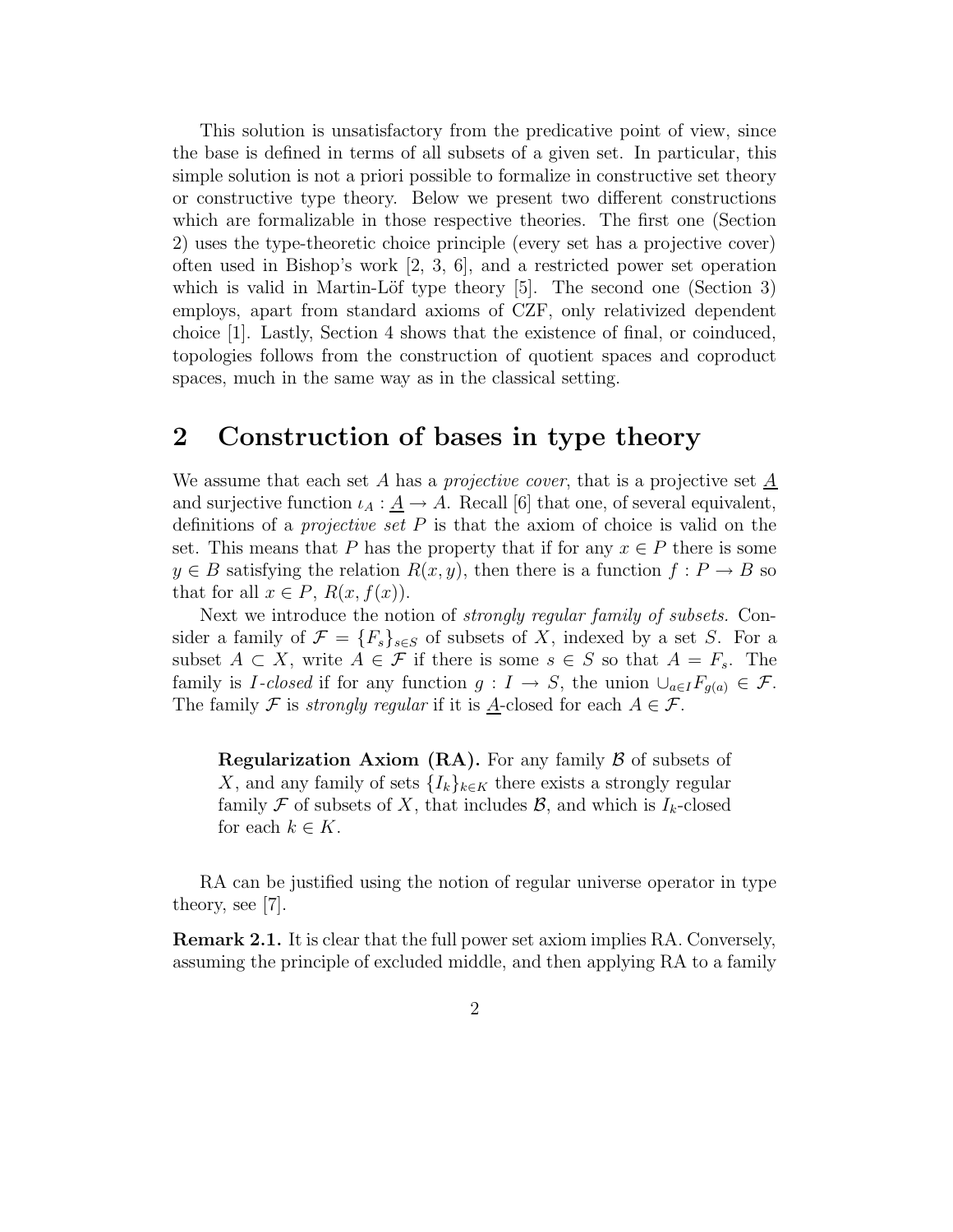B including  $\emptyset$ , X and all singletons  $\{x\}$  where  $x \in X$ , we get that  $\mathcal{F} =$  $Pow(X)$ .

**Theorem 2.2.** Let X be a topological space with a set-indexed neighborhood base. Then each quotient space  $X/\sim$  by an equivalence relation  $\sim$  has a set-indexed neighborhood base as well.

*Proof.* Let  $\{U_i\}_{i\in I}$  be a set-indexed neighborhood base for X. For an equivalence relation  $\sim$  on X, let  $q: X \to X/\sim$  be its quotient map. For a subset A of X, let

$$
\widetilde{A} = q^{-1}(q[A]). \tag{2}
$$

For any projective cover  $\iota : \underline{A} \to A$  note that

$$
\widetilde{A} = \bigcup_{a \in \underline{A}} \widetilde{\{\iota(a)\}}.
$$
\n(3)

Suppose now, by the Strong Regularity Axiom, that  $\mathcal{F} = \{F_s\}_{s \in S}$  is an N-closed, strongly regular family of subsets of X that includes

$$
U_i, \quad \{x\}, \quad \widetilde{\{x\}} \tag{4}
$$

for every  $i \in I$  and  $x \in X$ . Note that by (3) and the axiom we have

$$
A \in \mathcal{F} \Longrightarrow \widetilde{A} \in \mathcal{F}.\tag{5}
$$

Let T be the set of  $s \in S$  such that  $F_s$  is open in X and  $\widetilde{F_s} = F_s$ . We claim that

$$
\{q[F_s]\}_{s \in T}
$$

is a base for  $X/\sim$ .

Since  $q^{-1}(q[F_s]) = \widetilde{F_s} = F_s$  and  $F_s$  is open, for any  $s \in T$ , it is clear that the base sets are open in the quotient topology. Conversely, assume that  $q^{-1}(V)$  is open in X. Let  $q(x) \in V$ , i.e.  $x \in q^{-1}(V)$ . Put  $Z_0 = \{x\}$ . Then  $Z_0 \in \mathcal{F}$  and  $Z_0 \subset q^{-1}(V)$ .

Suppose that subsets of  $q^{-1}(V)$ 

$$
Z_0 \subset Z_1 \subset \cdots \subset Z_n \tag{6}
$$

have been constructed in  $\mathcal F$  such that  $Z_1, \ldots, Z_n$  are open and

$$
Z_k \subset Z_{k+1} \qquad (k=0,\ldots,n-1).
$$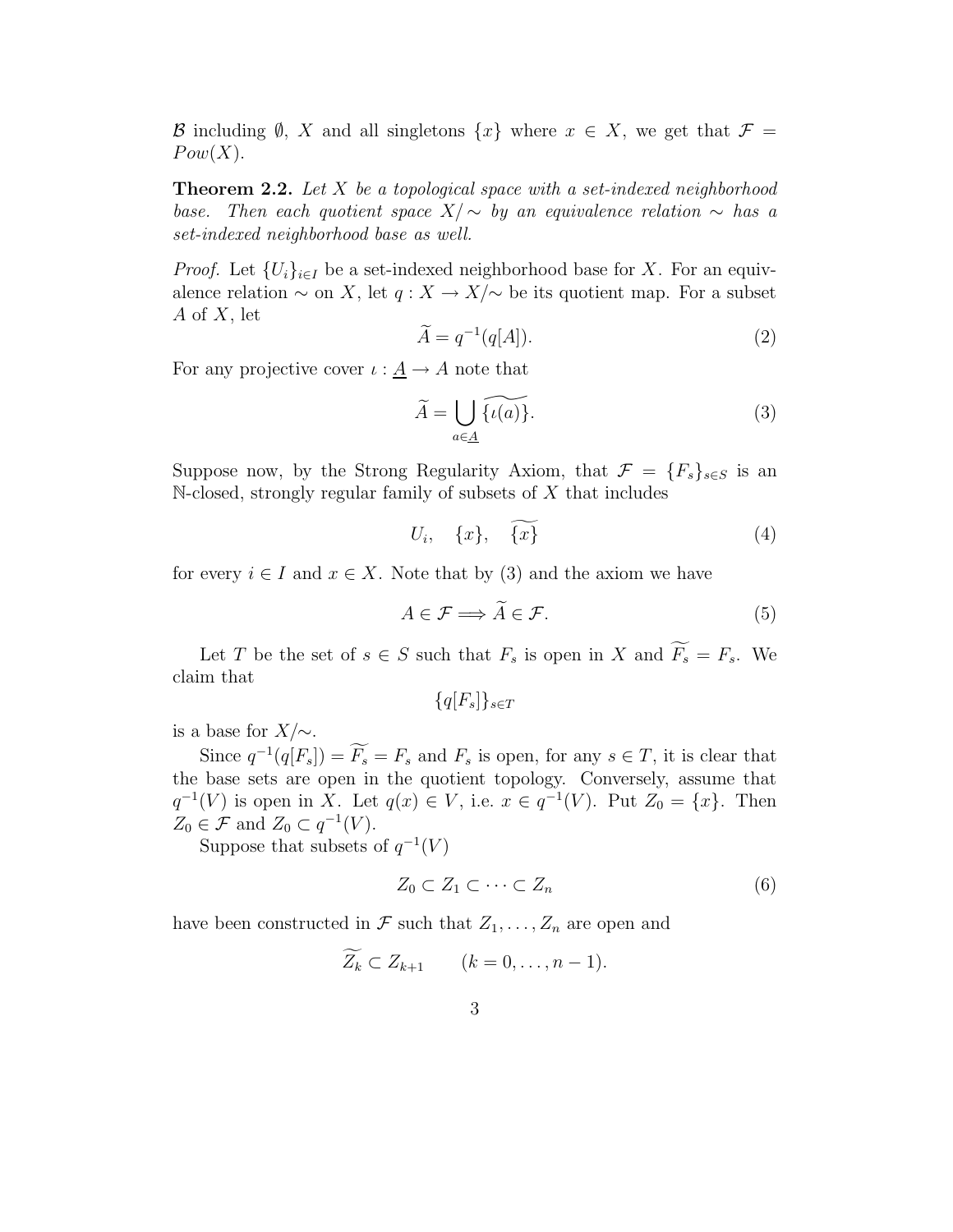Then by (5)  $\widetilde{Z_n} \in \mathcal{F}$  and clearly  $\widetilde{Z_n} \subset q^{-1}(V)$ . Let  $A = \widetilde{Z_n}$  and let  $\iota : \underline{A} \to A$ be its projective cover. For each  $a \in \underline{A}$  there is  $s \in S$  such that  $F_s$  is a basic neighborhood and  $a \in F_s$  and  $F_s \subset q^{-1}(V)$ . Thus there is  $g: \underline{A} \to S$ choosing this  $s \in S$  given a. Hence

$$
A \subset \bigcup_{a \in \underline{A}} F_{g(a)} \subset q^{-1}(V).
$$

Denote the large union by  $Z_{n+1}$ . It is open and belongs to  $\mathcal F$  by the strong regularity axiom. The chain (6) has thus been prolonged successfully.

By dependent choice we may form

$$
Z_{\omega} = \bigcup_{n=0}^{\infty} Z_n.
$$

Clearly it is a subset of  $q^{-1}(V)$  and it contains x. Since the chain of sets  $Z_n$  is increasing, and every  $Z_n$  is open in X for  $n \geq 1$ , it clear that  $Z_\omega$  is open as well. Moreover,  $Z_{\omega} \in \mathcal{F}$  as  $\mathcal{F}$  is N-closed. Finally,  $Z_{\omega} = Z_{\omega}$  since  $Z_n \subset Z_{n+1}$  for each n. By definition of T there is some  $t \in T$  with  $Z_\omega = F_t$ and  $q(x) \in q[F_t] \subset V$ .

Note that for  $V = q[F_{s_1}] \cap q[F_{s_2}]$  this shows  $\mathcal F$  to be a neighborhood base as well.  $\Box$ 

## 3 A construction of quotient topology in constructive set theory

In topology one often defines abstractly a *quotient map* to be a continuous, onto map  $f: X \to Y$  which is such that, for any topological space Z, a function  $h: Y \to Z$  is continuous iff  $h \circ f$  is continuous. In this case Y is said to have the *quotient topology*. The map q of  $(1)$  satisfies this condition. Also given any onto function  $f: X \to Y$  we may define an equivalence relation  $∼_f$  by

$$
x \sim_f y \Longrightarrow f(x) = f(y).
$$

Then  $Y \cong X/\sim_f$ , as sets, and the quotient topology on  $X/\sim_f$  determines a topology on  $Y$  so that  $f$  is a quotient map.

**Definition 3.1.** A neighborhood space is a pair  $(X, \tau)$  of a set X and a set  $\tau \subset Pow(X)$  such that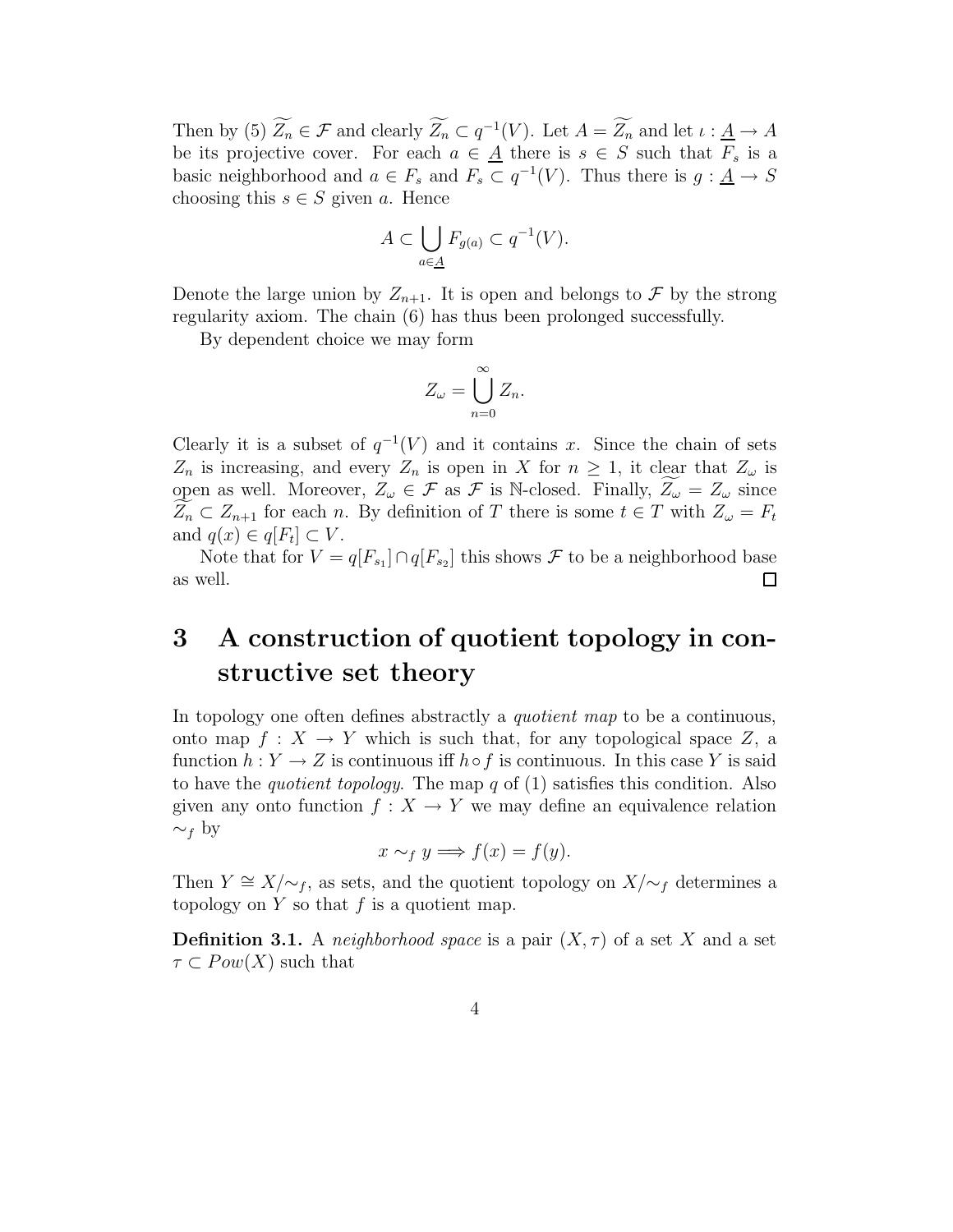NS1  $\forall x \in X \exists u \in \tau (x \in u),$ 

NS2  $\forall x \in X \forall u \in \tau \forall v \in \tau [x \in u \cap v \Rightarrow \exists w \in \tau (x \in w \subset u \cap v)].$ 

We say that  $\tau$  is an *open base* on X.

**Definition 3.2.** Let  $(X, \tau)$  be a neighborhood space. Then a set  $a \subset X$  is open if

$$
\forall x \in a \exists u \in \tau (x \in u \subset a).
$$

Note that  $\emptyset$ , X and  $u \in \tau$  are open, if a and b are open, then  $a \cap b$  is open, and if U is a set of open sets, then  $\bigcup U$  is open.

**Definition 3.3.** A function f between neighborhood spaces  $(X, \tau)$  and  $(Y, \tau')$ is continuous if

$$
\forall x \in X \forall v \in \tau'[f(x) \in v \Rightarrow \exists u \in \tau(x \in u \subset f^{-1}(v))].
$$

Note that f is a continuous if and only if  $f^{-1}(a)$  is open for all open sets a.

In the following, we assume that  $(X, \tau)$  is a neighborhood space, Y a set, and f is a function from X onto Y. For  $a \subset X$ , let

$$
r \in \text{cov}(a) \Leftrightarrow r \in \text{mv}(a, \tau) \land \forall x \in a \forall u \in \tau((x, u) \in r \Rightarrow x \in u),
$$
  
Full<sub>cov</sub> $(a, c) \Leftrightarrow c \subset \text{cov}(a) \land \forall r \in \text{cov}(a) \exists s \in c(s \subset r),$ 

where  $r \in mv(a, \tau) \stackrel{\text{def}}{\Leftrightarrow} \forall x \in a \exists u \in \tau((x, u) \in r)$ . Note that if  $r \in cov(a)$ , then, letting  $ran(r) = \{u \mid \exists x \in a((x, u) \in r)\},$  we have  $a \subset \bigcup ran(r)$ .

**Lemma 3.4.** For each subset a of X, there exists a set c such that  $\text{Full}_{cov}(a, c)$ .

*Proof.* For each  $a \subset X$ , by Fullness there exists d such that  $d \subset mv(a, \tau) \wedge$  $\forall r \in \text{mv}(a, \tau) \exists s \in d(s \subset r)$ . Letting

$$
c = \{ r \in d \mid \forall x \in a \forall u \in \tau ((x, u) \in r \Rightarrow x \in u) \},
$$

by Restricted Separation, we have  $c \subset \text{cov}(a)$ . For each  $r \in \text{cov}(a)$ , since  $r \in \text{mv}(a, \tau)$ , there exists  $s \in \text{mv}(a, \tau)$  such that  $s \subset r$ , and, since if  $(x, u) \in s$ then  $(x, u) \in r$  and hence  $x \in u$ , we have  $s \in c$ .  $\Box$ 

Let  $\mathcal D$  be a class defined by

$$
\mathcal{D} = \{ (U, c) \mid U \subset \tau \wedge \mathrm{Full}_{cov} \left( f^{-1} \left( f \left( \bigcup U \right) \right), c \right) \}.
$$

Note that if  $(U, c) \in \mathcal{D}$  and  $r \in c$ , then  $f^{-1}(f(\bigcup U)) \subset \bigcup \text{ran}(r)$ .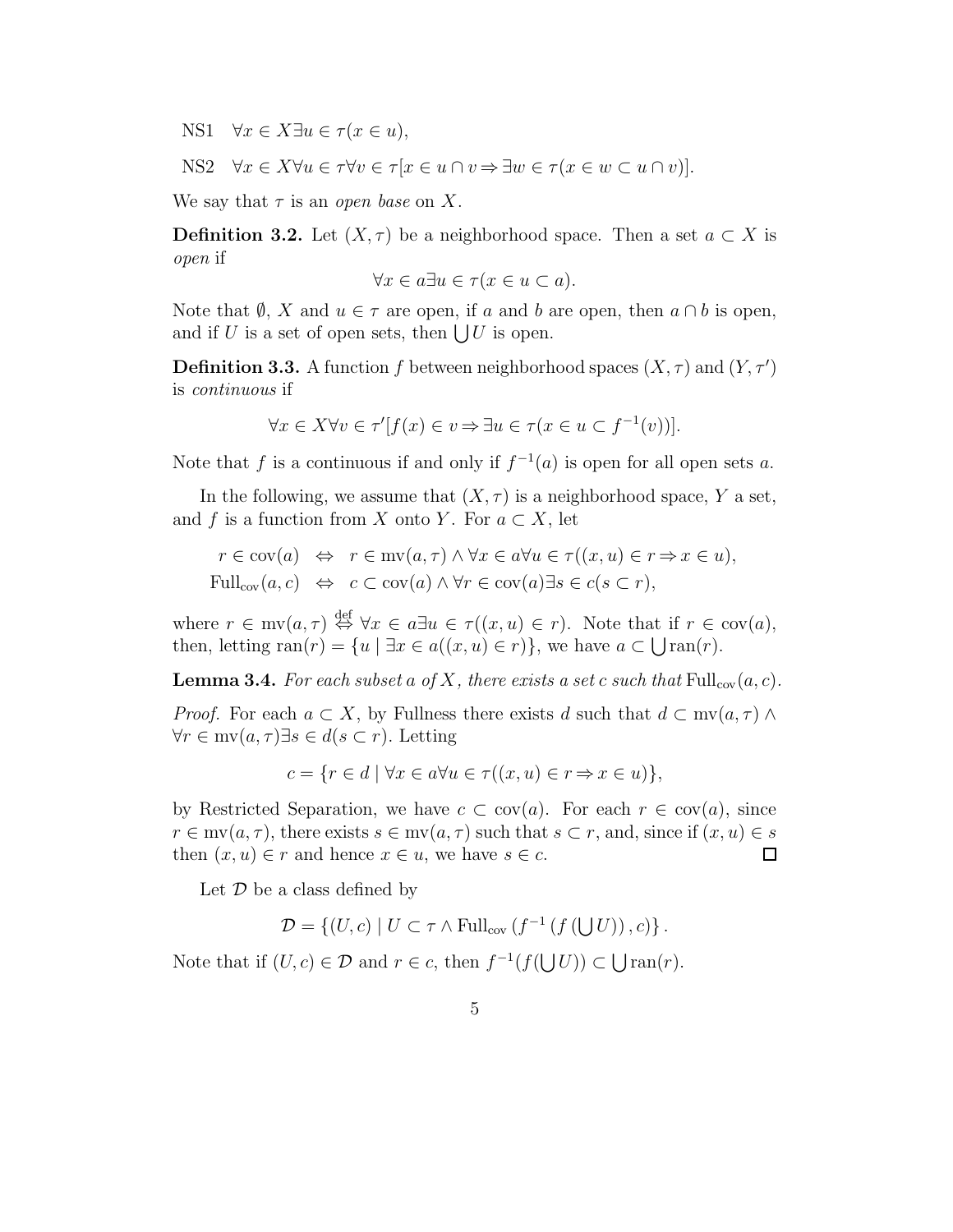**Proposition 3.5.** There exists a set  $D \subset \mathcal{D}$  such that

1.  $\forall u \in \tau \exists c ((\{u\}, c) \in D),$ 

2. 
$$
\forall (U, c) \in D \forall r \in c \exists (U', c') \in D(\text{ran}(r) = U').
$$

Proof. Let

$$
\phi(A, B) \Leftrightarrow \forall (U, c) \in A \forall r \in c \exists (U', c') \in B \text{ (ran}(r) = U') .
$$

We show that  $\forall A \subset \mathcal{D} \exists B \subset \mathcal{D} \phi(A, B)$ . To this end, suppose that A is a set with  $A \subset \mathcal{D}$ . Then for each  $(U, c) \in A$  and  $r \in c$ , letting  $U' = \text{ran}(r)$  and constructing a set c' such that  $\text{Full}_{\text{cov}}(f^{-1}(f(\bigcup U')), c')$ , by Lemma 3.4, we have  $(U', c') \in \mathcal{D}$ . Therefore

$$
\forall r \in c \exists (U', c') ((U', c') \in \mathcal{D} \land \operatorname{ran}(r) = U'),
$$

and hence

$$
\exists b' \subset \mathcal{D} \forall r \in c \exists (U', c') \in b' \, (\text{ran}(r) = U')
$$

by Strong Collection. Since  $(U, c) \in A$  is arbitrary, we have

$$
\forall (U, c) \in A \exists b' \subset \mathcal{D} \forall r \in c \exists (U', c') \in b' \left( \text{ran}(r) = U' \right),
$$

and hence by Strong Collection, there exists a set  $B'$  such that

$$
\forall (U, c) \in A \exists b' \in B' \left[ b' \subset \mathcal{D} \land \forall r \in c \exists (U', c') \in b' \left( \operatorname{ran}(r) = U' \right) \right].
$$

Thus letting  $B = \bigcup B'$ , we have  $B \subset \mathcal{D}$  and  $\phi(A, B)$ .

Since  $\forall u \in \tau \exists c \text{Full}_{cov}(f^{-1}(f(u)), c)$ , by Lemma 3.4, there exists a set  $A_0 \subset \mathcal{D}$  such that  $\forall u \in \tau \exists c ((\{u\}, c) \in A_0)$  by Strong Collection. Applying RDC to  $\forall A \subset \mathcal{D} \exists B \subset \mathcal{D} \phi(A, B)$  and  $A_0$ , we have a function  $\alpha$  with domain  $\omega$  such that  $\alpha(0) = A_0$  and

$$
\forall n \in \omega[\alpha(n) \subset \mathcal{D} \land \phi(\alpha(n), \alpha(n+1))].
$$

Let  $D = \bigcup_{n \in \omega} \alpha(n)$ . Then it is straightforward to see (1) and (2).

 $\Box$ 

Using Exponentiation, Restricted Separation and Strong Collection, define sets  $H$  and  $S$  by

$$
H = \{ \langle (U_n, c_n) \rangle_{n \in \omega} \in D^{\omega} \mid \forall n \in \omega \exists r \in c_n (\text{ran}(r) = U_{n+1}) \rangle \}.
$$
  

$$
S = \{ \bigcup \bigcup_{n \in \omega} U_n \mid \langle (U_n, c_n) \rangle_{n \in \omega} \in H \}.
$$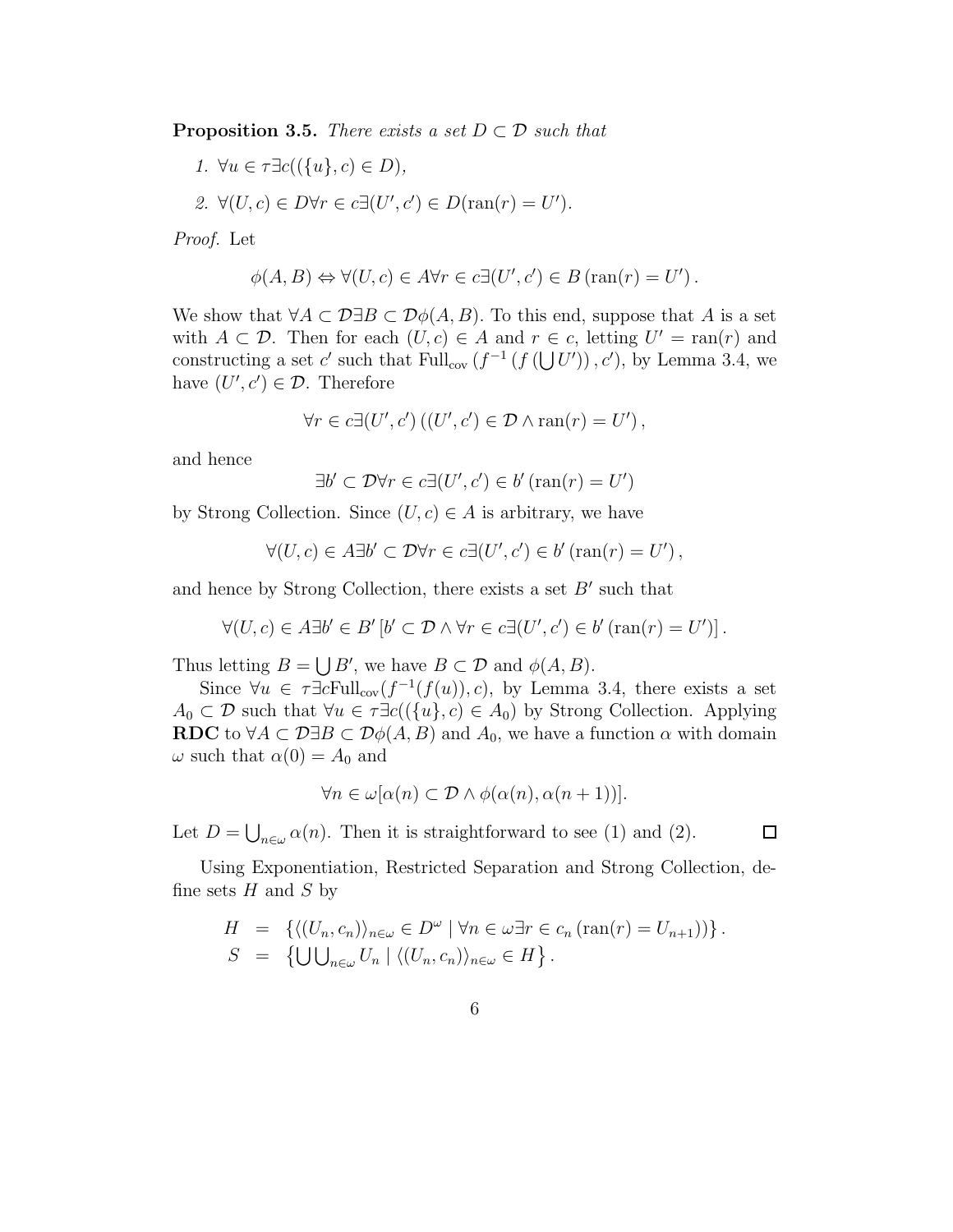**Lemma 3.6.** For each  $a \in S$ , a is open and  $f^{-1}(f(a)) = a$ .

*Proof.* Let  $a \in S$ . Then there exists  $\langle (U_n, c_n) \rangle_{n \in \omega} \in H$  such that  $a =$  $\bigcup_{n\in\omega}U_n$ . Suppose that  $x\in a$ . Then there exist  $n\in\omega$  and  $u\in U_n\subset\tau$ such that  $x \in u \subset \bigcup U_n \subset a$ . Therefore a is open.

Suppose that  $x \in f^{-1}(f(a))$ . Then there exist  $n \in \omega$  and  $u \in U_n$  such that  $x \in f^{-1}(f(u)) \subset f^{-1}(f(\bigcup U_n))$ . Since there exists  $r \in c_n$  such that ran(r) =  $U_{n+1}$ , we have

$$
x \in f^{-1}(f(u)) \subset f^{-1}(f(\bigcup U_n)) \subset \bigcup \operatorname{ran}(r) = \bigcup U_{n+1} \subset a.
$$

Therefore  $f^{-1}(f(a)) \subset a$ .

**Proposition 3.7.** Let  $u \in \tau$ , and let  $b \subset X$  be an open set such that  $u \subset b$ and  $b = f^{-1}(f(b))$ . Then there exists  $a \in S$  such that  $u \subset a \subset b$ .

*Proof.* Let  $D_b = \{(U, c) \in D \mid \bigcup U \subset b\}$ . We show that

$$
\forall (U, c) \in D_b \exists (U', c') \in D_b \exists s \in c(\text{ran}(s) = U').
$$

To this end, suppose that  $(U, c) \in D_b$ . Define a set

$$
r = \{(x, u') \in f^{-1}(f(\bigcup U)) \times \tau \mid x \in u' \subset b\}
$$

by Restricted Separation. Then, since b is open, for each  $x \in f^{-1}(f(\bigcup U)) \subset$  $f^{-1}(f(b)) = b$ , there exists  $u' \in \tau$  such that  $x \in u' \subset b$ , and hence  $r \in \text{cov}(f^{-1}(f(\bigcup U)), \tau)$ . Therefore, since Full<sub>cov</sub>  $(f^{-1}(f(\bigcup U)), c)$ , there exists  $s \in c$  such that  $s \subset r$ , and hence there exists  $(U', c') \in D$  such that  $ran(s) = U'$ , by Proposition 3.5 (2). Since

$$
\bigcup U' = \bigcup \text{ran}(s) \subset \bigcup \text{ran}(r) \subset b,
$$

we have  $(U', c') \in D_b$ .

By Proposition 3.5 (1), there exists c such that  $({u}, c) \in D_b$ . Applying **DC**, we have a function  $h : n \mapsto (U_n, c_n)$  with domain  $\omega$  and range  $D_b$  such that  $(U_0, c_0) = (\{u\}, c)$  and  $\forall n \in \omega \exists s \in c_n(\text{ran}(s) = U_{n+1})$ . Therefore, since  $h \in H$ , we have  $a =_{def} \bigcup \bigcup_{n \in \omega} U_n \in S$  and  $u \subset a \subset b$ .  $\Box$ 

**Theorem 3.8.** There exists an open base  $\hat{\tau}$  on Y such that for each neighborhood space  $(Z, \sigma)$  and a function  $g: Y \to Z$ , g is continuous if and only if  $q \circ f$  is continuous.

 $\Box$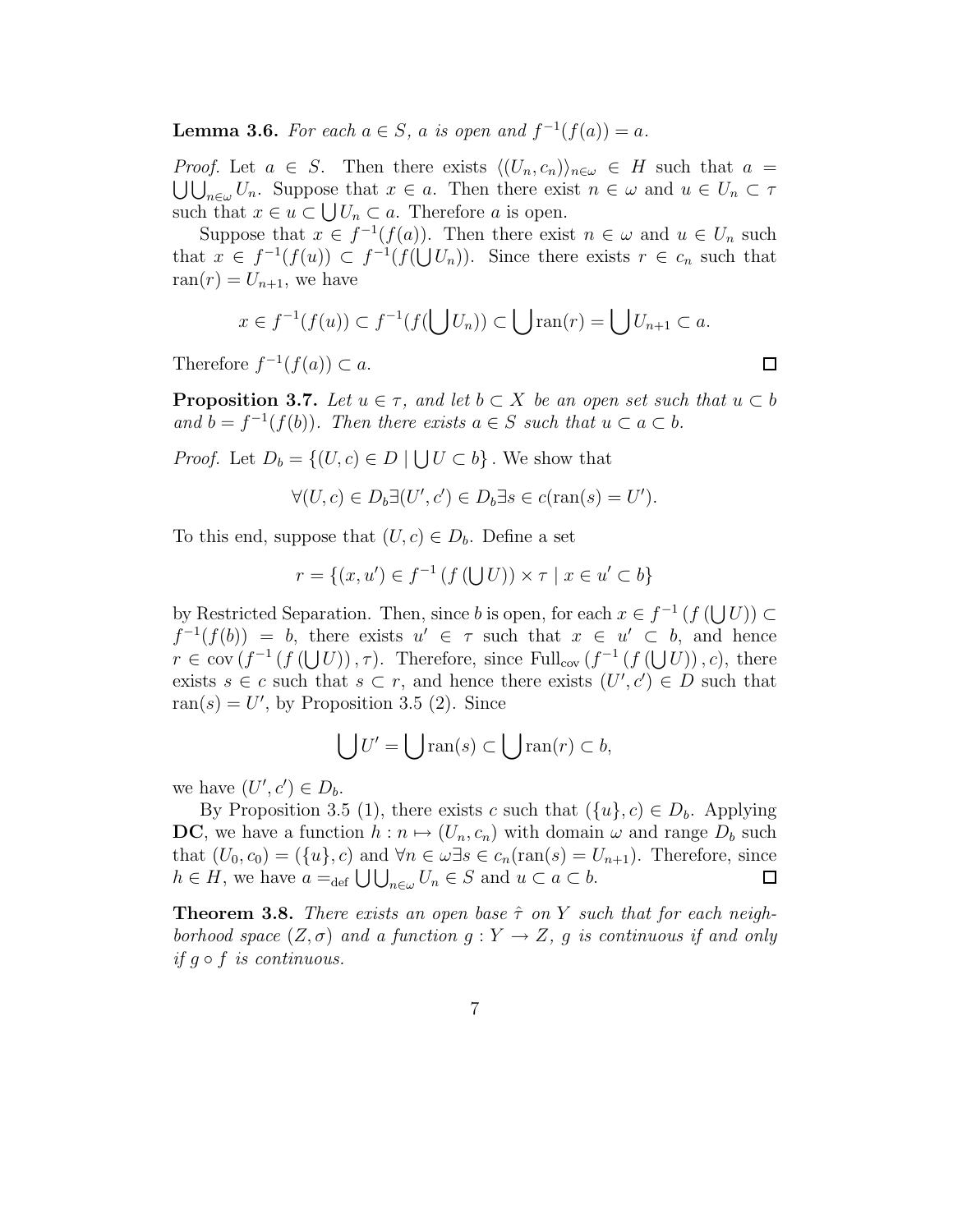Proof. Let

$$
\hat{\tau} = \{ f(a_1) \cap \ldots \cap f(a_n) \mid a_1, \ldots, a_n \in S, n \geq 0 \} ).
$$

Then  $\hat{\tau}$  clearly satisfies (NS1) and (NS2).

Let  $(Z, \sigma)$  be a neighborhood space and g a function form Y to Z. Suppose that q is continuous. Let  $x \in X$  and  $w \in \sigma$  with  $q(f(x)) \in w$ . Then, since g is continuous, there exists  $v \in \hat{\tau}$  such that  $f(x) \in v \subset g^{-1}(w)$ . Since  $v = f(a_1) \cap \ldots \cap f(a_n)$  for some  $a_1, \ldots, a_n \in S$  and  $n \geq 0$ , we have

$$
x \in f^{-1}(v) = f^{-1}(f(a_1) \cap \ldots \cap f(a_n))
$$
  
=  $f^{-1}(f(a_1)) \cap \ldots \cap f^{-1}(f(a_n))$   
=  $a_1 \cap \ldots \cap a_n \subset f^{-1}(g^{-1}(w)).$ 

Therefore, since  $a_1 \cap \ldots \cap a_n$  is open, there exists  $u \in \tau$  such that  $x \in u \subset$  $a_1 \cap \ldots \cap a_n \subset f^{-1}(g^{-1}(w))$ . Thus  $g \circ f$  is continuous.

Conversely suppose that  $g \circ f$  is continuous. Let  $y \in Y$  and  $w \in \sigma$ with  $g(y) \in w$ . Then, since f is surjective, there exists  $x \in X$  such that  $y = f(x)$ , that is  $g(f(x)) \in w$ . Therefore since  $g \circ f$  is continuous, there exists  $u \in \tau$  such that  $x \in u \subset b =_{def} f^{-1}(g^{-1}(w))$ . Noting that b is open and  $f^{-1}(f(b)) = b$ , there exists  $a \in S$  such that  $u \subset a \subset b$ , by Proposition 3.7, and hence  $f(a) \in \hat{\tau}$  and  $y = f(x) \in f(u) \subset f(a) \subset f(b) = g^{-1}(w)$ . Thus g is continuous.  $\Box$ 

#### 4 Final topologies

A generalisation of the quotient topology is that of a *final topology* [4] (which is sometimes called a coinduced topology).

Let X be a set. Let  $(Y_i, \tau_i)$ ,  $i \in I$ , be a family of neighborhood spaces and let  $f_i: Y_i \to X, i \in I$ , be a family of functions. An open base  $\sigma$  on X is final for the family  $(f_i)$  if for any function  $g: X \to Z$  and any open base  $\eta$  on  $Z, g: (X, \sigma) \to (Z, \eta)$  is continuous iff for each  $i, g \circ f_i: (Y_i, \tau_i) \to (Z, \eta)$  is continuous. Note that if  $\sigma'$  is another final open base on X for the same family of functions, then the identity function  $(X, \sigma) \to (X, \sigma')$  is a homeomorphism, and hence the neighborhood bases give the same open sets, i.e. have the same topology.

**Example 4.1.** For an onto map  $f: Y \to X$ , and an open base  $\tau$  on Y, the final topology on  $X$  for  $f$  is the quotient topology.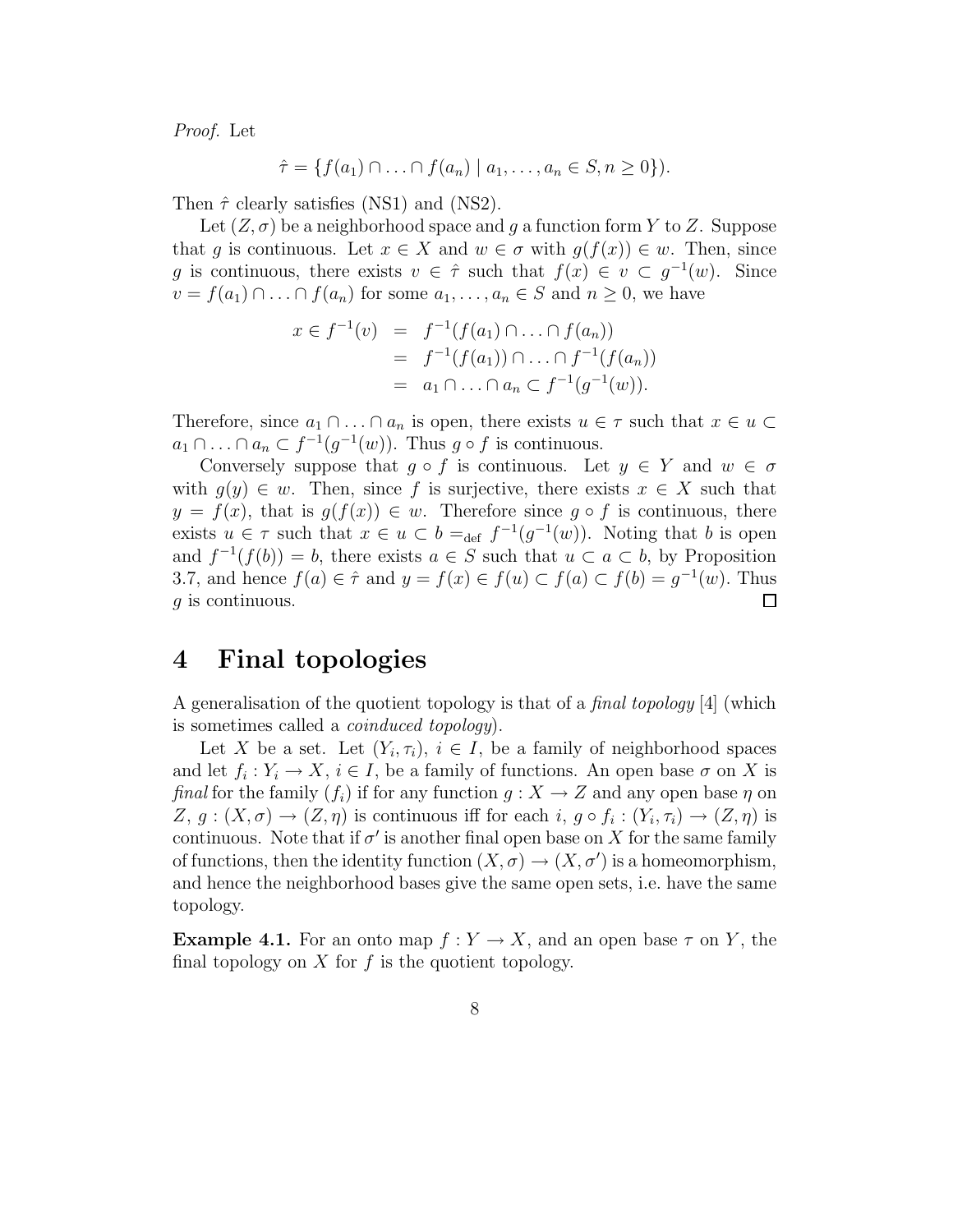Next we show that final topologies for disjoint sums exists.

**Lemma 4.2.** Suppose that  $(Y_i, \tau_i)$ ,  $i \in I$ , is a family of neighborhood spaces. Let

$$
X = \dot{\cup}_{i \in I} Y_i =_{\text{def}} \{ (i, y) : i \in I, y \in Y_i \},
$$

and let the canonical injections  $\kappa_i : Y_i \to X$  be given by  $\kappa_i(y) = (i, y)$ . Then there is a final open base  $\sigma$  on X for the family  $(\kappa_i)$ .

*Proof.* If  $\tau_i$  is the open base  $\{U_{ij}\}_{j\in J_i}$ , then  $\sigma$  may be constructed as

 $\{\{i\} \times U_{ij}\}_{(i,j) \in S}$ 

where  $S = \{(i, j) : i \in I, j \in J_i\}$ . We leave the verification that this is indeed a final open base for  $(\kappa_i)_i$  to the reader.

We can now prove the general existence theorem for final topologies.

**Theorem 4.3.** Let X be a set. Let  $(Y_i, \tau_i)$ ,  $i \in I$ , be a family of neighborhood spaces and let  $f_i: Y_i \to X$  be a family of functions. Then there exists a final open base  $\phi$  on X for the family  $(f_i)_i$ .

*Proof.* The base  $\phi$  will be constructed as quotient topology of a certain sum topology.

Equip X with the discrete open base  $\delta_X$ . Then form a new index set  $J = I \cup {\star} = \{(0, i) : i \in I\} \cup \{(1, \star)\}\)$ , and define a new family of neighborhood spaces  $A_j$ ,  $j \in J$ , by

$$
A_{(0,i)} = (Y_i, \tau_i), \qquad A_{(1,\star)} = (X, \delta_X).
$$

Form the sum neighborhood space as in Lemma 4.2,

$$
S = (\dot{\cup}_{j \in J} A_j, \sigma)
$$

and where  $\kappa_i(x) = (j, x)$ . Next, let ∼ be the smallest equivalence relation on S so that

$$
((0,i),y) \sim ((1,\star),f_i(y))
$$

for all  $i \in I$  and  $y \in A_i$ . Form the quotient topology  $(S/\sim, \rho)$  with respect to this equivalence relation, and write  $q : S \to S/\sim$  for the quotient map. We remark that  $\rho$  is a final open base on  $S/\sim$  for the family  $(q \circ \kappa_j)_j$ . The

 $\Box$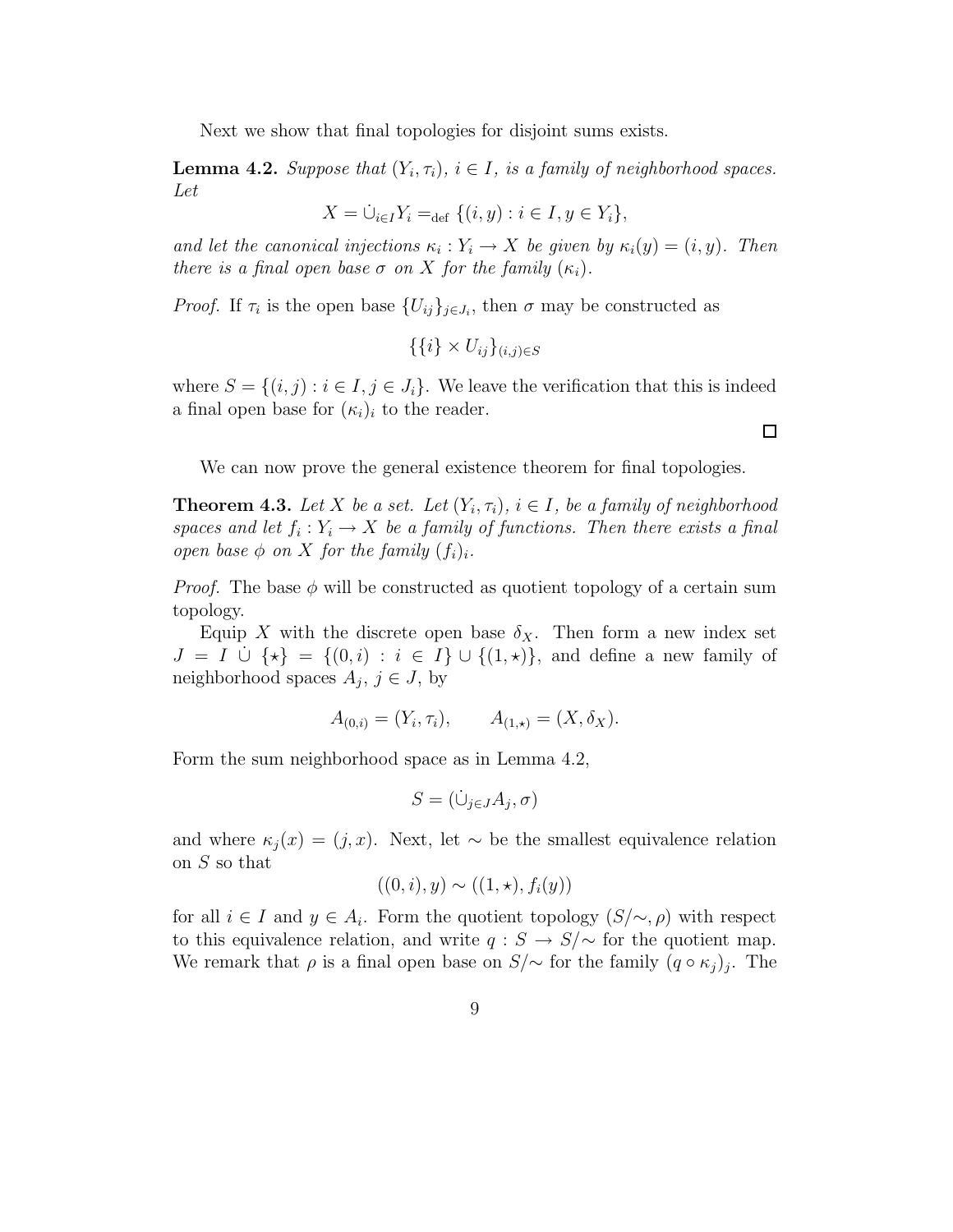function  $h: S \to X$  defined by  $h((0, i), y) = f_i(y)$  and  $h((1, \star), y) = y$  gives a bijection of sets  $\overline{h}$  :  $(S/\sim) \to X$ . Thus there is an open base  $\rho'$  on X so that  $\overline{h}$  is a homeomorphism. We let  $\phi = \rho'$  and verify that it is final for the family  $(f_i)$ .

Consider the composition  $t_j = h \circ q \circ \kappa_j$ . It is clearly continuous, and for  $j = (0, i)$ 

$$
t_j(x) = \overline{h}(q(j,x)) = h(j,x) = f_i(x).
$$

Hence  $f_i$  is continuous.

Let  $g: X \to Z$  be a function. Let  $\eta$  be an open base on Z. Suppose first that  $g: (X, \phi) \to (Z, \eta)$  is continuous. Since  $f_i$  is continuous,  $g \circ f_i$  is indeed continuous.

Conversely, suppose that  $g \circ f_i$  is continuous for each  $i \in I$ . Since  $f_i =$  $t_{(0,i)}$ , also  $g \circ t_{(0,i)}$  is continuous for  $i \in I$ . The domain of  $g \circ t_{(1,\star)}$  has the discrete topology, so  $g \circ t_{(1,\star)}$  is trivially continuous. Hence  $g \circ t_j$  is continuous for all  $j \in J$ . The open base  $\rho'$  on X is final for the family  $(t_j)_{j \in J}$ , so g is continuous.  $\Box$ 

### References

- [1] Peter Aczel and Michael Rathjen, Notes on Constructive Set Theory, 2001.
- [2] Errett Bishop, Foundations of Constructive Mathematics, McGraw-Hill, New York, 1967.
- [3] Errett Bishop and Douglas Bridges, Constructive Analysis, Springer, Berlin, 1985.
- [4] N. Bourbaki, Elements of Mathematics: General Topology, Chapter 1-4, Springer, Berlin, 1989.
- [5] P. Martin-Löf. *Intuitionistic Type Theory*. Notes by G. Sambin of a series of lectures given in Padua, June 1980. Studies in Proof Theory 1, Bibliopolis, Naples (1984).
- [6] Ray Mines, Fred Richman and Wim Ruitenburg, A Course in Constructive Algebra, Springer 1988.